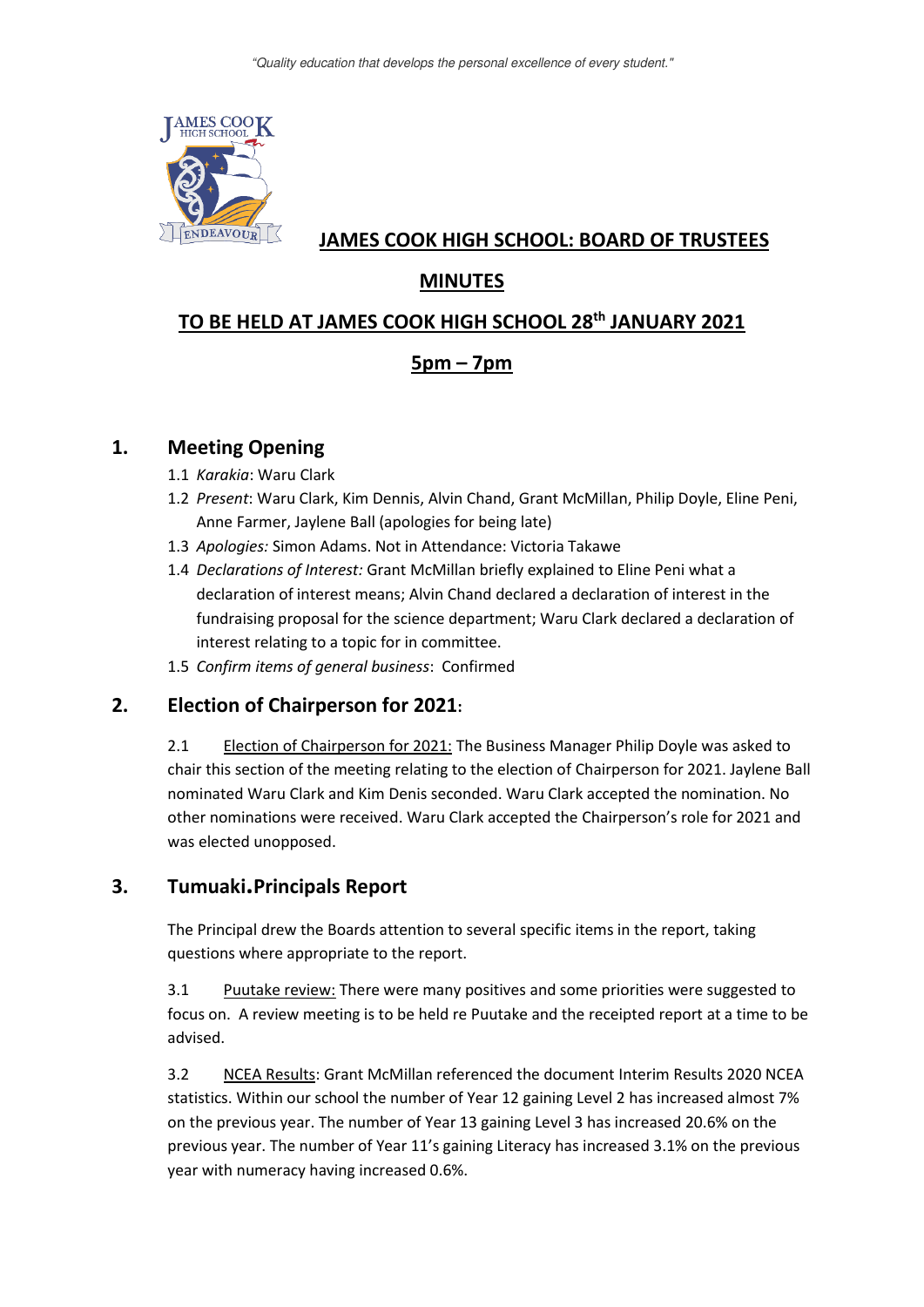The number of Year 13 students gaining University Entrance has increased 11.9% over the previous year. The school is in a good space to support the Level one students who require more credits before they move to Level Two. Samoan results for NCEA are tracking above average at a national level. More information to come when further data has been entered.

3.3 Enrolments: 2021 enrolments are currently are currently tracking a little behind but they are expected to increase over next couple of weeks

3.4 Human Resources: We have just appointed Michael Williams for two-to-three days this term until the Head of Faculty for Health and Wellbeing is appointed. Brenda Taia, one of our nurses is taking a sabbatical and one of our other nurses Ruth will go to full time hours to cover this space.

3.5 School lunches: Philip Doyle updated the latest information on the school lunch system being supported by MoE. Nutritionally balanced meals will be available for all students every week day. Some students might not be familiar with some of the food and this may cause some resistance to the meals. The meals will include something substantial plus a treat and vege stick or fruit. All food is Halal based. There is a rotating ten-day menu still to be approved by MOE.

Every day a meal is provided for every student plus 25 delivered to TPU and the balance to AED students. Refrigeration will be provided by the MOE. The process is based on food arriving to the canteen. Non school lunch staff employed by the contractor will then take the food to the tutor rooms; then they will go back and pick up any spare surplus and rubbish.

Surplus will be taken back to lunch room and may be provided to other students who are still hungry. Any leftover food will be given to community groups. 20% of food will be gluten food and cover a range of dietary needs. We are changing the period times and bell routines as appropriate. Tutor teachers will be required to eat with their students and all teaching staff will eat same food. The catering company will cater for offsite students as required.

Kai will arrive next Thursday and Friday to feed our Year 9 students who are starting next week. We need to communicate this information to students and family early next week. Kids Can will still provide snack food and tissues but no main food service. The canteen service has withdrawn from the school.

#### 3.6 EOTC: Refer the sheet provided

3.7 Finance: Philip Doyle referred the BoT to the financial documents provided. The main message is that the end of year interim result is not the final outcome. We are still waiting for advice re what will happen with the allocation of computers received in 2020. It is now looking likely that the computers will be treated as a grant.

Our working capital is healthy. Philip Doyle has been looking at reporting formats for Board of Trustees and handed out an example of a new report based on December 2020 figures. Alvin Chand asked for information about the December YTD deficit which led to a broader discussion with Philip Doyle explaining how the MoE regard deficits within schools.

Jaylene Ball raised that Board of Trustees needs to closely manage banked staffing and property spending particularly with new property objectives planned for the future. She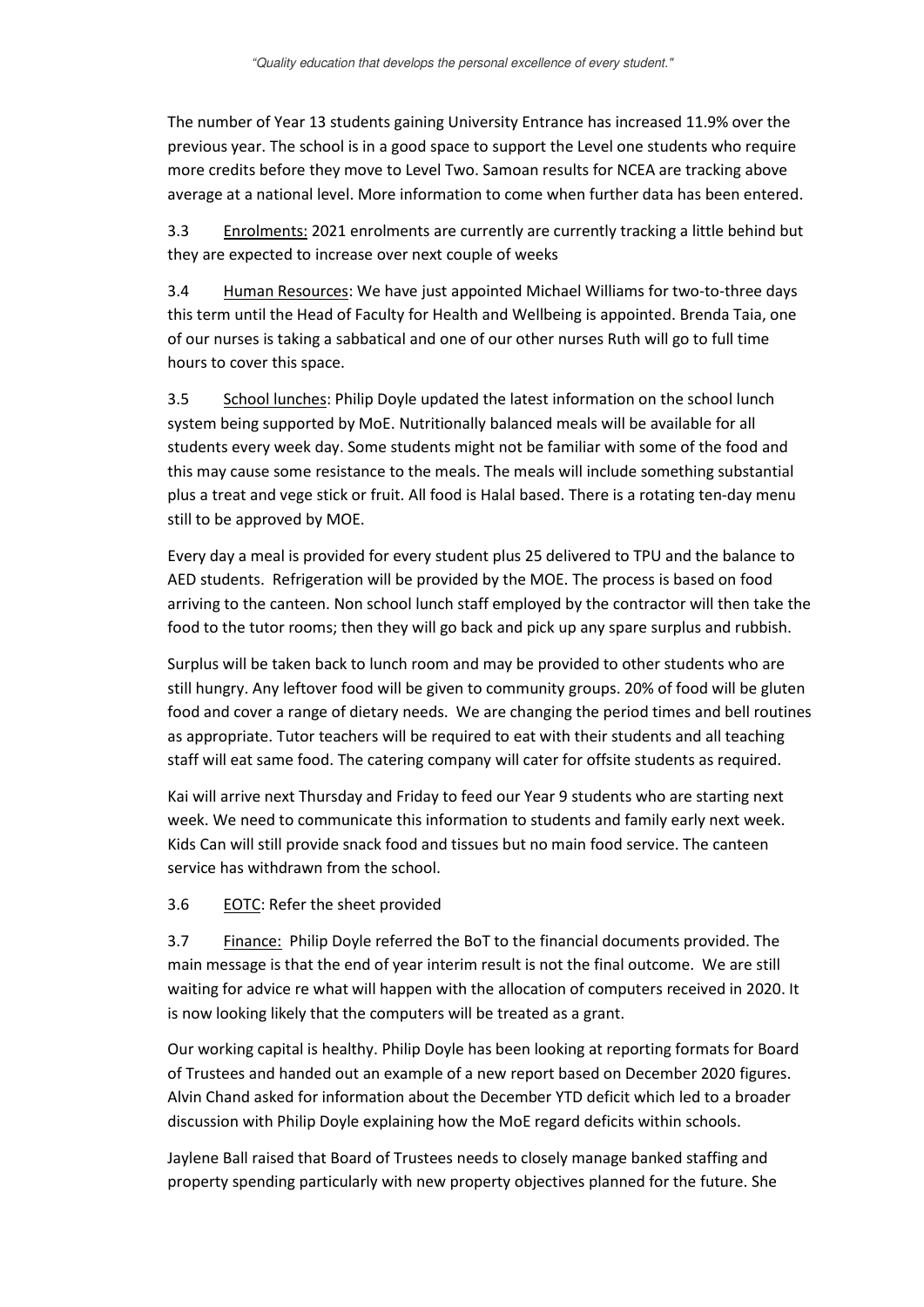suggested that Terms of reference were required for the finance committee and formally documented at a board meeting. This was agreed in principle.

#### **Recommendation #1**

*"Kim Denis proposed a motion to accept the new template for Financial statements."* **Moved**: Kim Denis **Seconded**: Waru

Clark

 **Carried unanimously** 

3.8 Assistant Principal/DP: This role is expiring at the end of this month. We have yet to confirm student enrolment numbers. Waru Clark proposes the BoT continue the Acting position arrangement which will end at the finish of term two on basis that this provides continuity.

Action: Grant McMillan to write to Maria Coyne Asap Confirming details of role

3.9 JCHS Planned Approach to Achieving Outcomes: Waru Clark asked the BoT to review the report Planned Approach to Achieving Outcomes. It was agreed that Waru will finalise a draft for the Board of Trustees to review before submission in late February. There was a general conversation over how the Board of Trustees are provided with data and it was agreed that the faculty will report in March with a slim line report that informs on previous year outcomes and sets objects for SLT and HOF for the current year. Then in October there will be a report that is a review of YTD and objectives for the new year.

Waru Clark and Grant McMillan have initiated a conversation on our Principals appraisals. The school also needs to review teacher appraisals based on the annualization of teacher registration licence renewals.

Action: Waru Clark to write a final report for BoT to approve prior to sending to MoE

#### **Recommendation #2**

"*Waru Clark proposed a motion to continue the current contract Deputy Principal role until the end of term two."*

> **Moved**: Jaylene Ball **Seconded:** Grant McMillan  **Carried unanimously**

#### **Recommendation #3**

"*That the Board of Trustees receives the Tumuaki/Principals Report.*"

 **Moved:** Grant McMillan **Seconded:** Jaylene Ball  **Carried unanimously**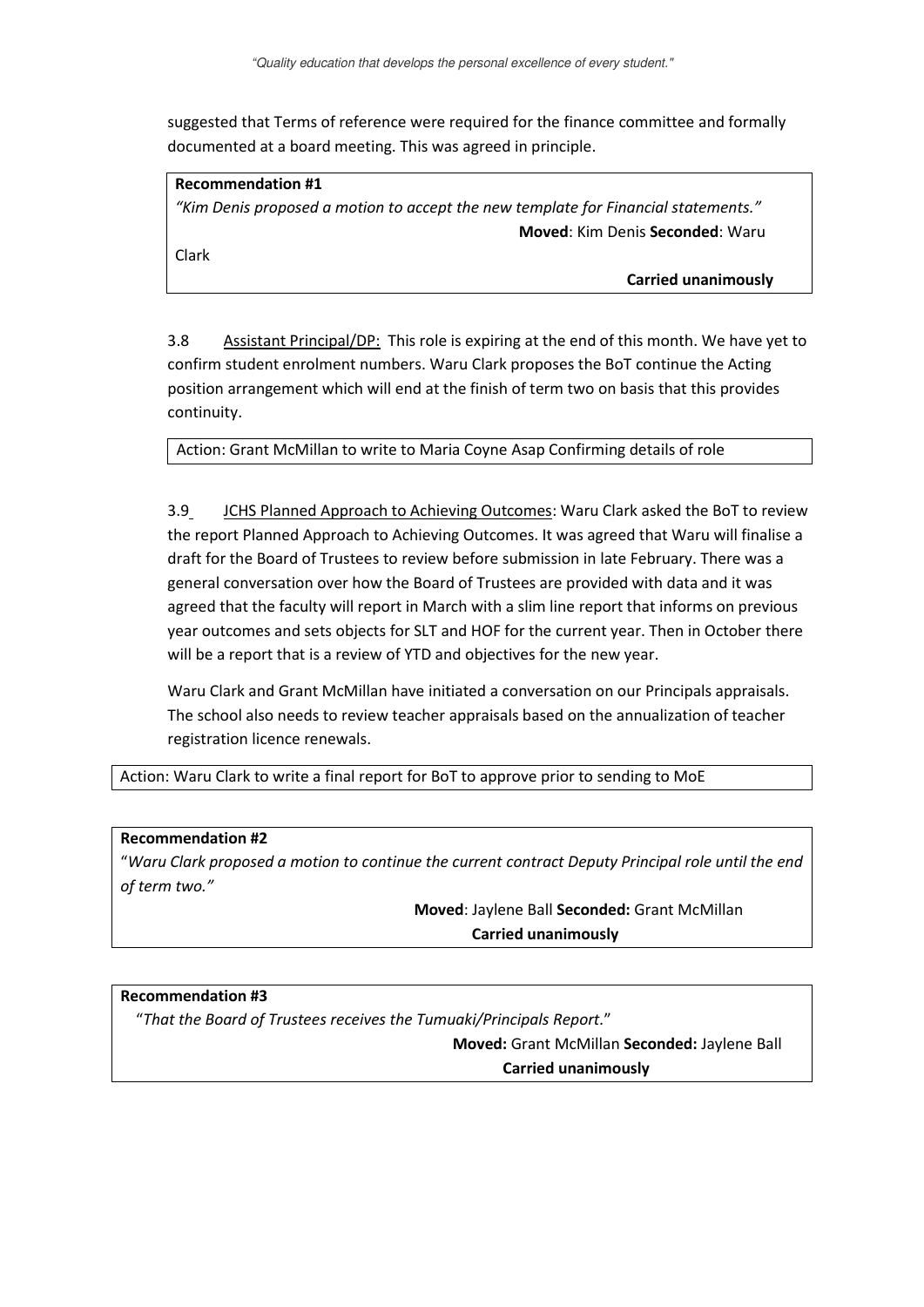### **4. Charter**

4.1 Charter: Grant McMillan ran the Board of Trustees back through the draft charter presented in November 2020. The school values have been updated. The Board has four strategic goals that have core strategies underpinning them for 2021 to 2023. A spreadsheet clearly defines Strategic Goals and Targets, annual plan objectives, Key Tasks, the staff member responsible, resources, due dates and assessment measures. Now the charter has been approved the Principal may create the Annual Work Plan.

Action: Grant McMillan to create the Annual Work Plan in conjunction with SLT

### **5. Operational**

5.1 Health and Safety: Phillip Doyle will be organising a meeting for February.

Action: H & S Meeting to be organised for February

### **6. General Business:**

6.1 EOTC: EOTC form was presented

6.2 Correspondence: Correspondence was presented. There was a discussion around a letter from Science Department requesting permission to apply for a funding grant for a BEE project – meant to progress in 2020. It was approved but the BoT requested a plan to be presented to the Board regarding health and Safety e.g. anaphylactic shock.

| James Cook High School Board of Trustees Correspondence Record |        |                           |            |
|----------------------------------------------------------------|--------|---------------------------|------------|
|                                                                |        |                           |            |
| Date                                                           | Type   | From                      | Presented  |
| 09/12/20                                                       | Letter | <b>Science Department</b> | 28/02/2021 |

Action: A management plan for this Bee project is to be created and presented to the Board of Trustees including Health and Safety specifications,

Action: Grant to follow up with Emma Diack

## **7. Administration**

7.1 Confirmation of Minutes: November Minutes were approved.

#### **Recommendation #4**

"*That the Board of Trustees receives November 2020 Minutes."* 

 **Moved**: Kim Dennis **Seconded:** Jaylene Ball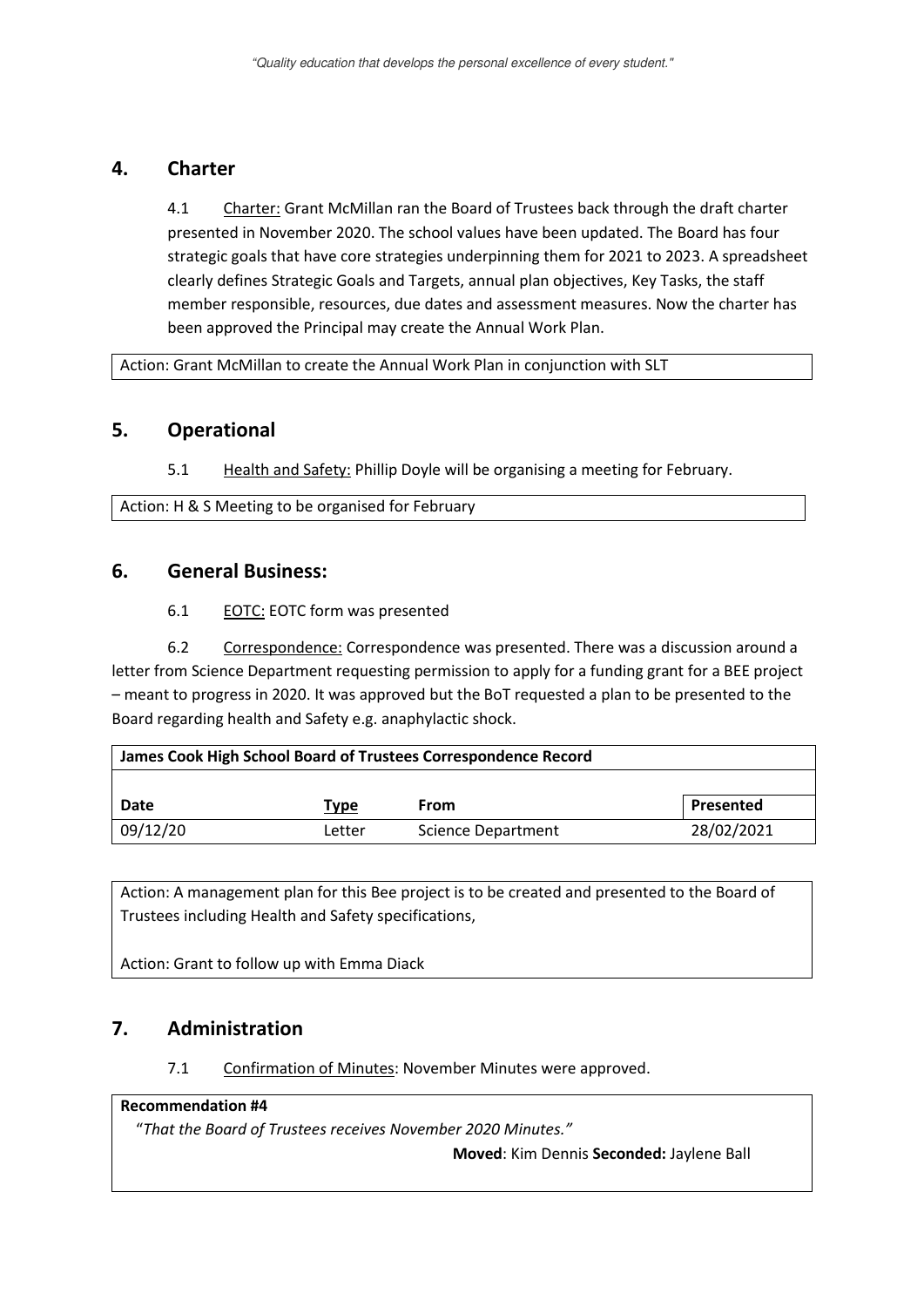# **8. Public Excluded Business/In Committee**

The Board Chairperson requested that the Meeting move into committee:

#### *Resolution:*

*"I move that the public be excluded from the whole of the proceedings of this meeting."* **Moved** Grant McMillan **Seconded** Alvin Chand **Carried Unanimously** 

### MOTION: RESOLUTION TO EXCLUDE THE PUBLIC

Section 48, Local Government Official Information and Meetings Act 1987 This resolution is made in reliance on Section 48(1)(a) of the Local Government Official Information and Meetings Act 1987 and the particular interest or interests protected by Section 6 or Section 7 of that Act or Section 6 or Section 7 or Section 9 of the Official Information Act 1982, as the case may require, which would be prejudiced by the holding of the whole or the relevant part of the proceedings of the meeting in public are as follows:

*Resolution:* 

"*I move that Philip Doyle Business Manager be allowed to remain at this meeting." "I move that Anne Farmer Board Secretary be allowed to remain at this meetin*g." **Moved** Grant McMillan **Seconded** Alvin Chand

**Carried Unanimously** 

The meeting moved into public-excluded Committee at 6.35pm Whilst in committee Human Resources were discussed and items updated as necessary. The meeting moved out of public excluded Committee at 7.00 pm.

## **9. Meeting Closed**

 9.1 Positives: Every one shared a positive to finish the meeting. The meeting closed at 7.05pm.

These minutes were signed as a true and correct record of this meeting of the Board of Trustees

*Waru Clark Chairperson*  *Date*